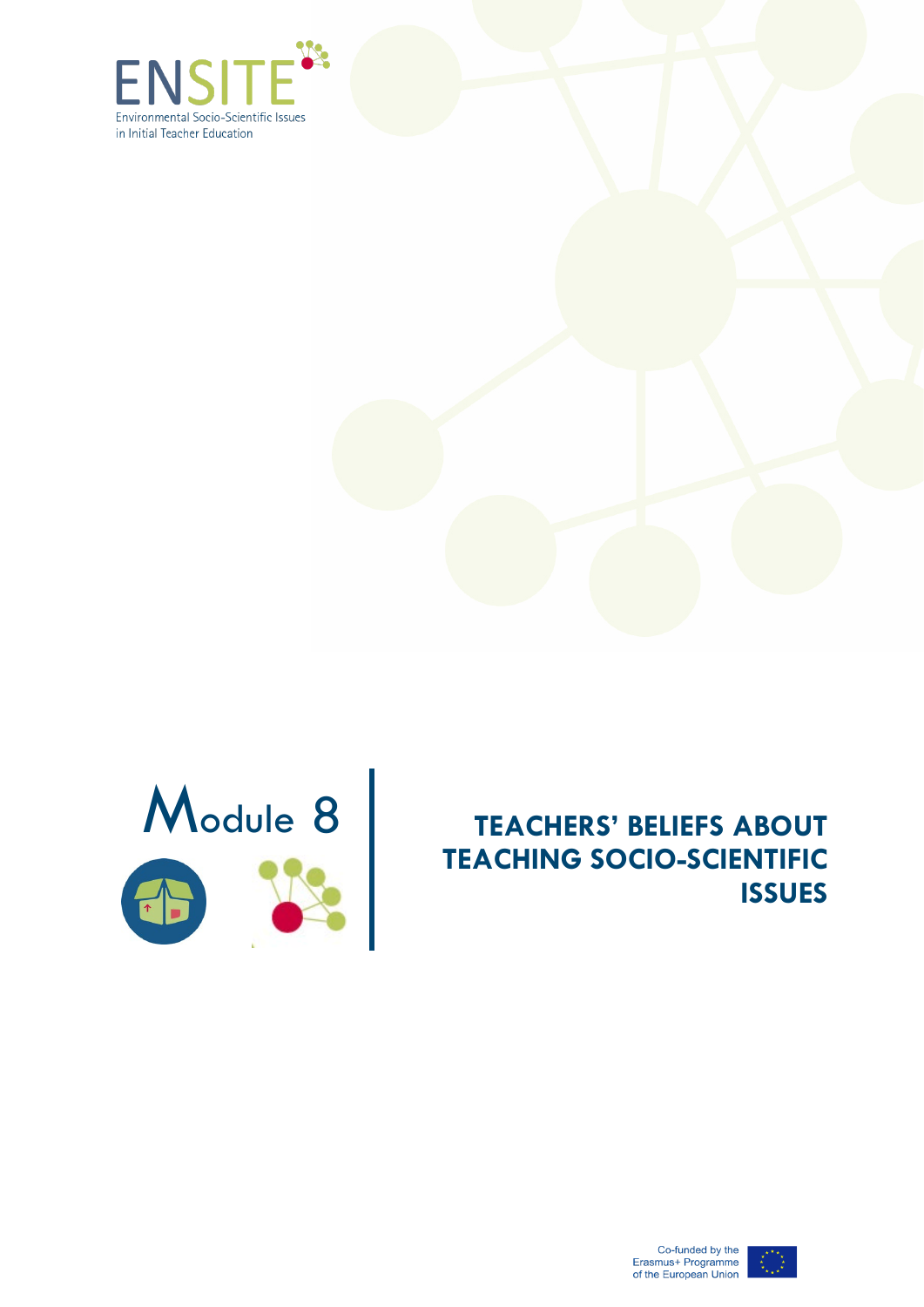



This outline is based on the work within the project Environmental Socio-Scientific Issues in Initial Teacher Education (ENSITE). Coordination: Prof. Dr. Katja Maaß, UNIVERSITY OF EDUCATION FREIBURG, Germany. Partners: UNIVERSITEIT UTRECHT, Netherlands; ETHNIKO KAI KAPODISTRIAKO PANEPISTIMIO ATHINON, Greece; UNIVERSITÄT KLAGENFURT, Austria; UNIVERZITA KARLOVA, Czech Republic; UNIVERSITA TA MALTA, Malta; HACETTEPE UNIVERSITY, Turkey; NORGES TEKNISK-NATURVITENSKAPELIGE UNIVERSITET NTNU, Norway; UNIVERSITY OF NICOSIA, Cyprus; INSTITUTE OF MATHEMATICS AND INFORMATICS AT THE BULGARIAN ACADEMY OF SCIENCE, Bulgaria; UNIVERZITA KONSTANTINA FILOZOFA V NITRE, Slovakia.

The project Environmental Socio-Scientific Issues in Initial Teacher Education (ENSITE) has received co -funding by the Erasmus+ programme of the European Union (grant no. 2019-1-DE01-KA203-005046).Neither the European Union/European Commission nor the project's national funding agency DAAD are responsible for the content or liable for any losses or damage resulting of the use of these resources.

© ENSITE project (grant no. 2019-1-DE01-KA203-005046) 2019-2022, lead contributions by International Centre for STEM Education (ICSE) at the University of Education Freiburg, Germany. CC BY-NC-SA 4.0 license granted.







Pädagogische Hochschule Freiburg Université des Sciences de l'Education · University of Education

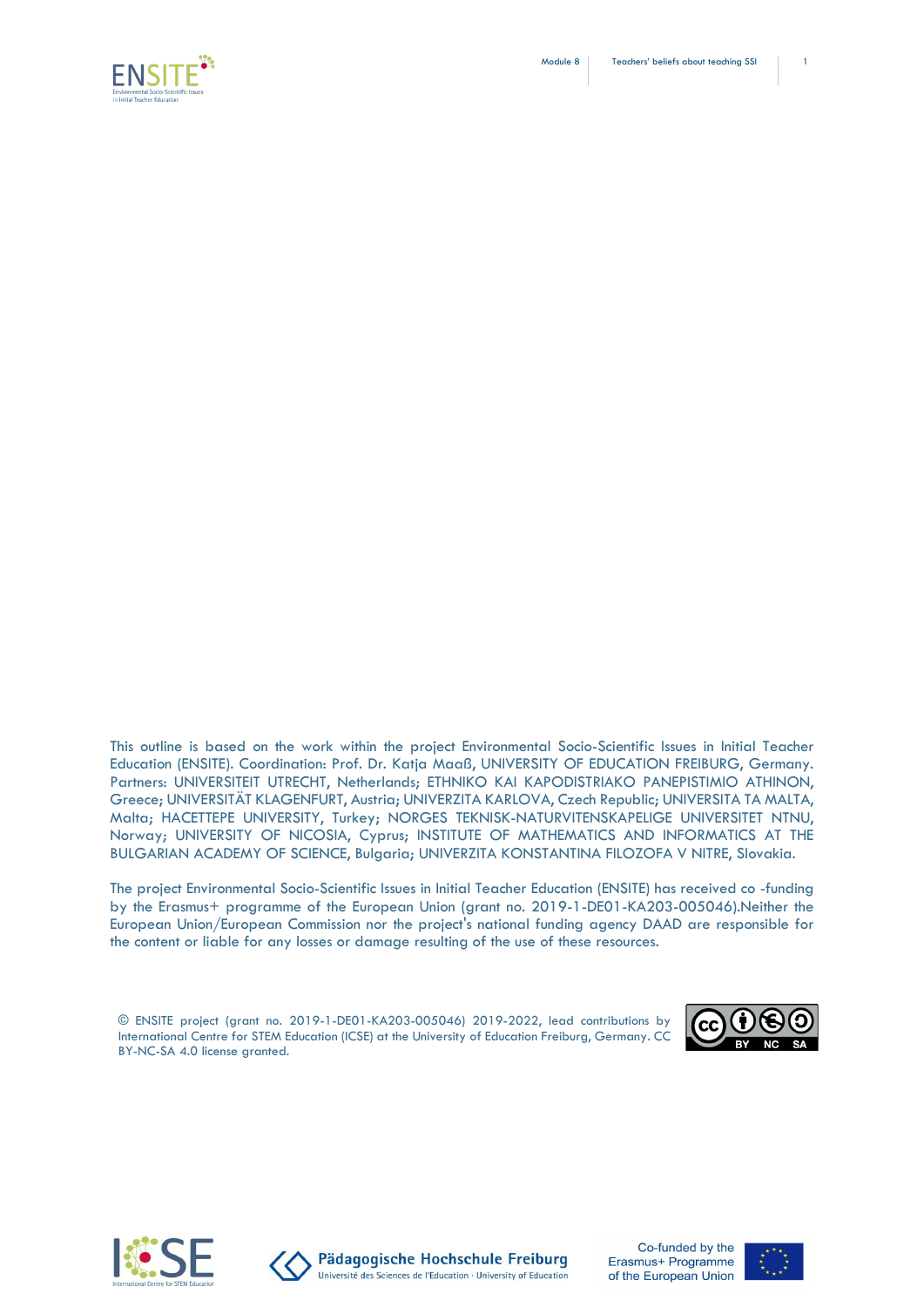2





## **General overview and aim**

In this module future teachers in initial teacher education will explore the issue of beliefs, narratives, cultural backgrounds and personal identities and how these can influence how students engage with environmental socio-scientific issues on one hand, but also how they affect their own teaching practices and decisions. The intention is to make students in initial teacher education familiar with how dispositions can affect a person's decisions, and compare how different the approach is between teaching a STEM topic and teaching an environmental socio-scientific topic. In particular, teachers in initial teacher education will reflect on their own beliefs on specific environmental socio-scientific topics and how these might effect their understanding and teaching practices, they will explore cultural backgrounds and personal identities as issues hindering the discussion of SSI through two case studies, and will review and engage in teaching practices and pedagogical strategies that will help them to introduce environmental socio-scientific issues in their classes.

The module was designed to make connections to everyday life and place an emphasis on relevance of science and responsible citizenship. Therefore, activities and case studies aim to make this connection to the relevance of science to everyday life. Furthermore, one of the activities focuses on responsible citizenship by exploring the issue of taking actions with their students on the environmental socio-scientific issues they are working with.

This module is part of:

- LEARNING: Developing competences in dealing with environmental SSI themselves
- TEACHING: Acquiring teaching skills to supporting their students in developing these competences

Both learning and teaching relate to (i) scientific competences, (ii) critical thinking, argumentation and evidence-based reasoning (iii) taking into account beliefs and dispositions of themselves as teachers, and their students.

IO 8 has crosslinks to other modules who explore pedagogical strategies on environmental socio-scientific issues. These crosslinks aim to support HE researchers who would like to use the modules as an integrated way of exploring environmental socio-scientific issues in initial teacher education. They also serve the purpose that the individual modules also can be used as stand-alone modules..

IO8 was crosslinks with IO1, IO2, IO6, IO7, IO9 and IO12



In this module the emphasis is on pedagogical strategies related with the social aspect of the environmental socio-scientific issues. Students in initial teacher preparation will learn how their own beliefs and those of their students can constrain the understanding and discussion of the environmental socio-scientific issues. The activities also make the connection to key competences (i.e. critical thinking, evidence-based explanations( of the European Commission (COM 2019)

Then students in initial teacher preparation programs will explore how to adjust their lessons to account for different beliefs. They will familiarize themselves with beliefs in SSI through

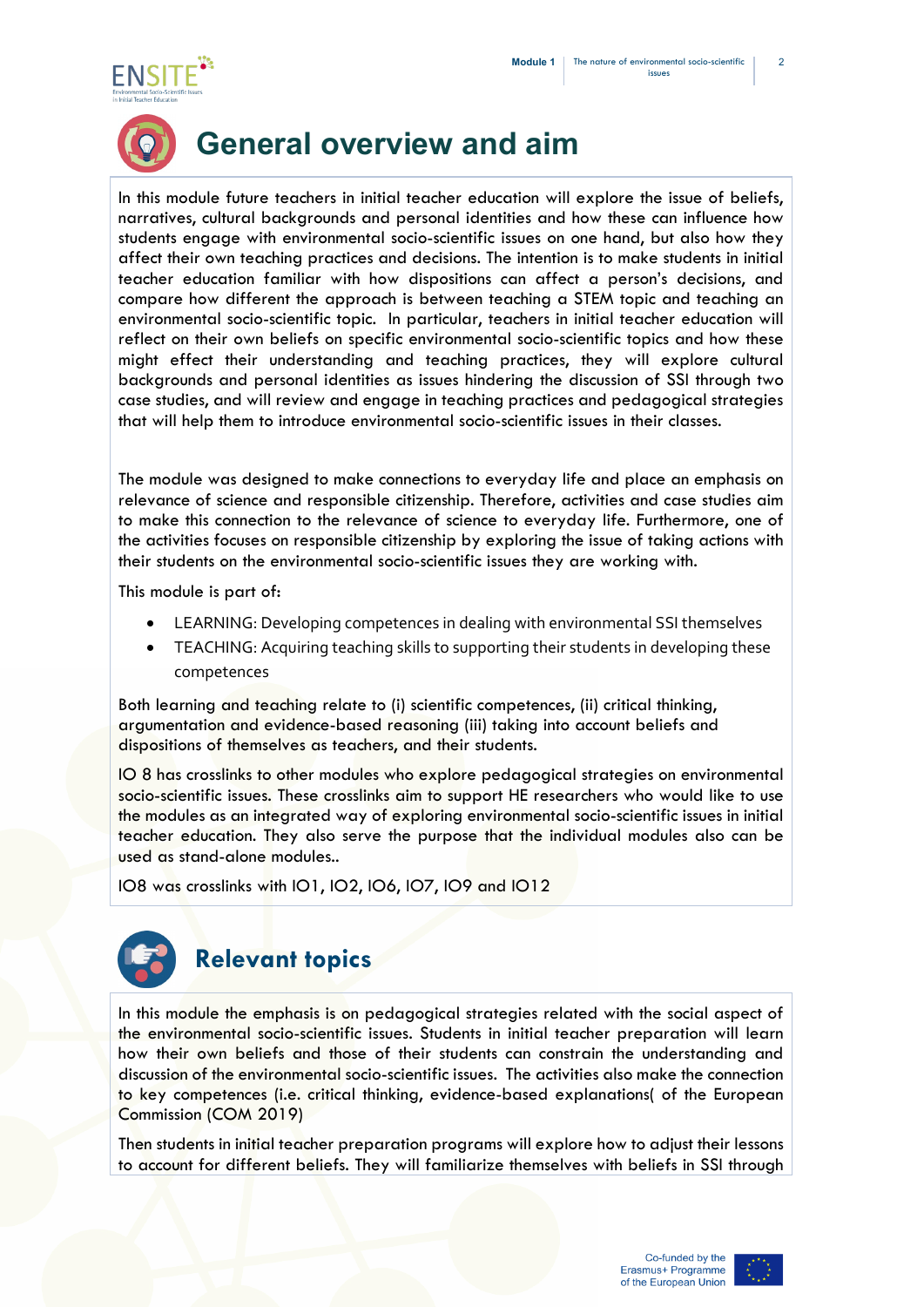

two case studies, they will explore their own beliefs through a questionnaire, and will design a lesson accounting for different beliefs.



## **Learning Outcomes**

Students will acquire:

- Awareness on reflecting on how their own beliefs, background and identity might affect their decisions when discussing environmental socio-scientific issues (Activity 1.1)
- Knowledge on identifying how beliefs might differ from evidence (Activity 1.1)
- Awareness in dealing with environmental socio-scientific issues under specific roles as a way to appreciate how beliefs can affect us. (Activity 1.2)
- Skills on how to engage in role play games as a pedagogical strategy to deal with one's beliefs in environmental socio-scientific issues. (Activity 1.2)
- Skills on how to understand how people with different beliefs, cultural background and identities talk about environmental socio-scientific issue (Activity 1.3)
- Awareness that discussing an environmental socio-scientific issue might be affected by one's beliefs (Activity 1.3)
- Skills on how to identify their own beliefs and how these might hinder how they teach SSI (Activity 1.4)
- Awareness that beliefs, cultural backgrounds and identities can hinder discussion of SSI (Activity 2.1)
- Awareness about the necessity to explicitly discuss beliefs as part of SSI (Activity 2.1)
- Understanding on how a specially designed questionnaire can support them in identifying their own beliefs and those of their students.
- Awareness about the necessity to include specific pedagogical support as a way to help students in initial teacher preparation to understand how their beliefs can hinder the teaching and discussion of SSI (Activity 2.2)
- Awareness about the necessity that teaching science and mathematics should also include dealing with environmental SSI (Activity 2.2 and 3.1)



### **Flowchart and Module plan**

This module involves three sections, all structured into several activities. It includes 250 minutes of sessions and 90 minutes of homework. It includes lecture parts, group discussions, debates and student presentations. The structure is as follows:

- Activity 1. How our beliefs, cultural backgrounds and identities affect our decisions
- Activity 2. What are your own beliefs
- Activity 3. Designing an SSI lesson based on your beliefs

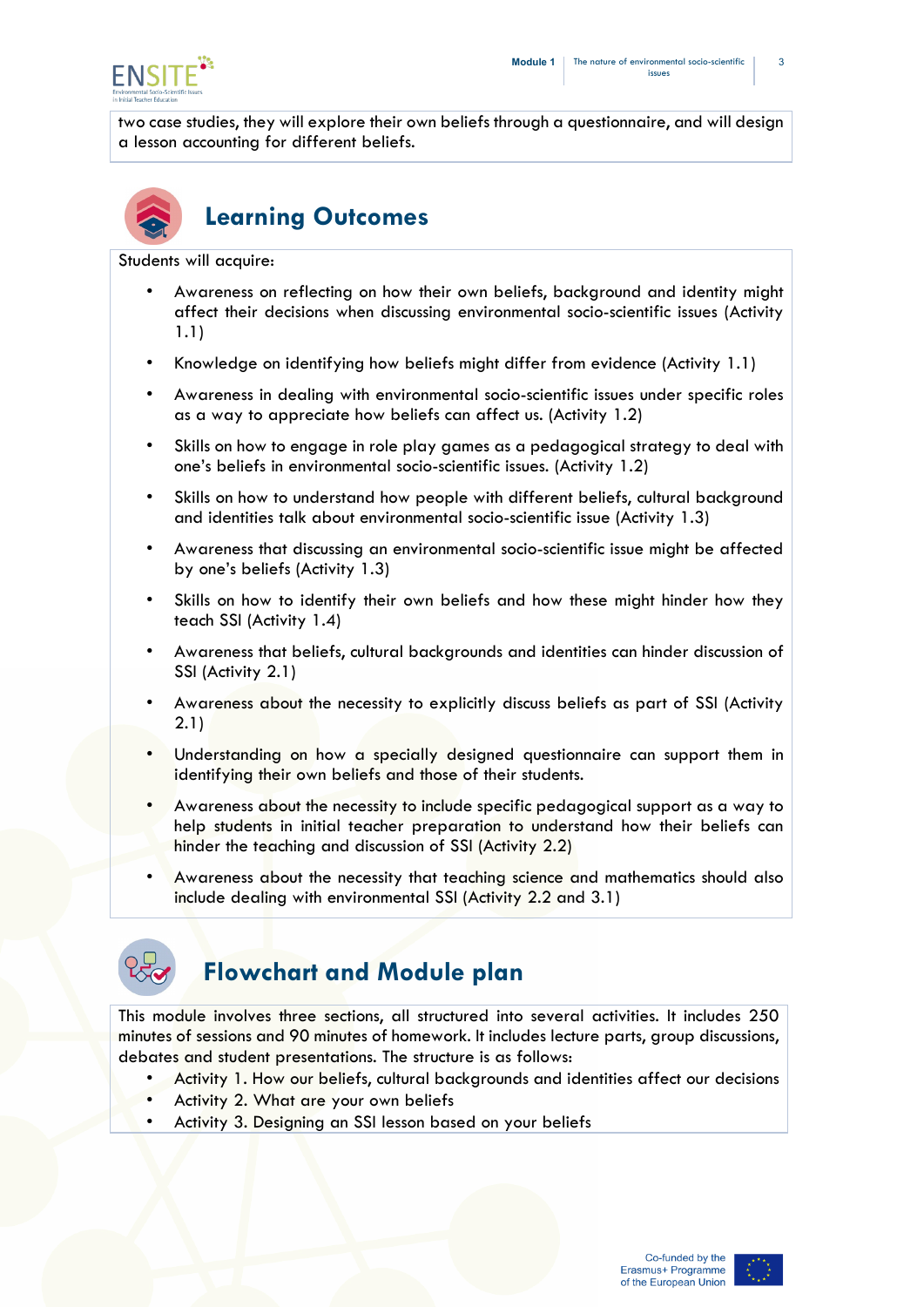

# 1. How our beliefs, cultural backgrounds and identities affect our decisions **1.1. The invasion of species** Duration: 45 minutes

This is a "warm up" activity. The emphasis of this activity is on introducing the students in initial teacher preparation to their own beliefs, background and identity, and how these might affect their decisions when discussing environmental socio-scientific issues.

Teacher Educators introduce the module using the ppt presentation [1] and then present the activity 1.1 to students in initial teacher preparation. For the first activity you will need two different colors of post-it notes. During the first question in Activity 1.1. draw a line of agreement on the board and write "I agree" on one end and "I disagree" on the other end. Give one colored post-it note to each student (same color for all) and ask them to write their name. They will stick their post-it note on the line of agreement during Step 1 of Activity 1. Then do the same but with a different color for Step 6. Ask students who changed their initial response to explain the reasons.

Finally, reflect with the students on how beliefs, cultural background and identity influence our decisions in environmental socio-scientific issues (slide 5).

This activity contributes to the achievement of the following learning outcomes:

- Reflecting on how their own beliefs, background and identity might affect their decisions when discussing environmental socio-scientific issues (Activity 1.1)
- Identifying how beliefs might differ from evidence (Activity 1.1)
- **1.2. Role play**



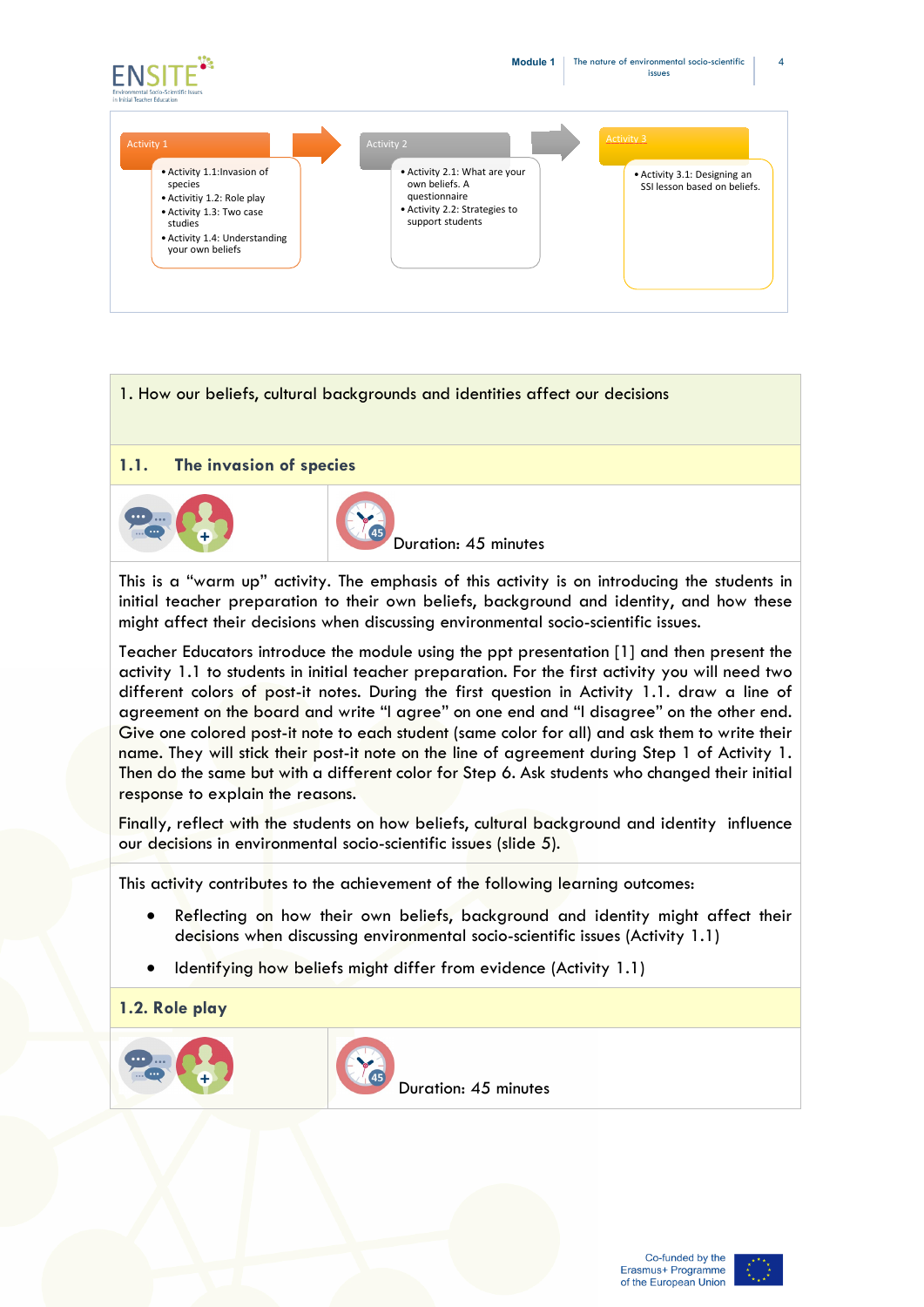

The emphasis of this activity is on engaging students in initial teacher preparation in different roles when discussing an environmental socio-scientific issue as a way to familiarize them with difficulties students and teachers have when their beliefs, cultural background and identities are in contrast with the evidence or the decisions they are asked to make.

Teacher Educators will introduce the role playing game and will give students (in their groups) specific roles. The teacher educators should try to match students with roles that are in contrast to their own beliefs and facilitate the role playing game. Finally, the teacher educator will ask the students to reflect on the process of debating under a certain role using specific beliefs, identities and cultural backgrounds.

This session contributes to the achievement of the following learning outcomes:

- Experience in dealing with environmental socio-scientific issues under specific roles as a way to appreciate how beliefs can affect us. (Activity 1.2)
- Engaging in role play games as a pedagogical strategy to deal with one's beliefs in environmental socio-scientific issues. (Activity 1.2)

**1.3. Two case studies of how beliefs, cultural background and identity can affect our decisions in socio-scientific issues**





Duration: 45 minutes

The purpose of this activity is to provide students in initial teacher preparation programs with two case studies showing how beliefs, cultural background and identity influences our decisions. An example from two classrooms is provided as a way to discuss implications from discussing an environmental socio-scientific issues.

Teacher Educators present the activity 1.3 to preservice teachers and ask them to read the case study and reflect on the questions. After the group work and discussion of questions the Teacher Educator can present one of the slides with information on beliefs, cultural backgrounds and identities in relation to socio-scientific issues.

This session contributes to the achievement of the following learning outcomes:

- Skills on how to understand how people with different beliefs, cultural background and identities talk about environmental socio-scientific issue (Activity 1.3)
- Awareness that discussing an environmental socio-scientific issue might be affected by one's beliefs (Activity 1.3)

### **1.4. Understanding your own beliefs**

| $\cdots$ |  |
|----------|--|
| $\cdots$ |  |
|          |  |

Duration: 15 minutes

The intention of this activity is provide future teachers with the knowledge and skills understand their own beliefs and how these might affect how they talk or teacher an environmental socio-scientific issue.

Teacher Educators present activity 1.4 to preservice teachers.

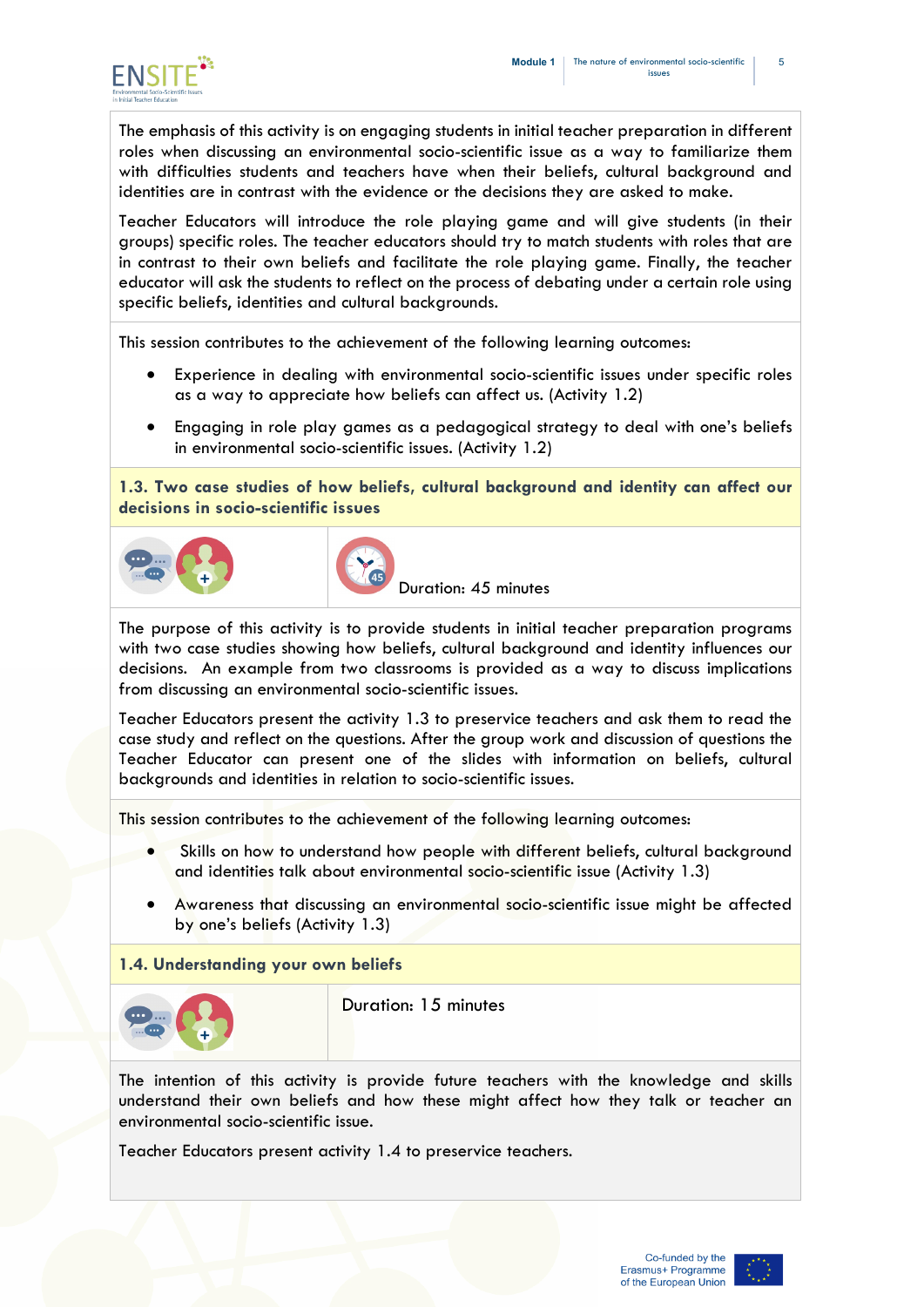

This session contributes to the achievement of the following learning outcomes:

Skills on how to identify their own beliefs and how these might hinder how they teach SSI (Activity 1.4)

### 2. Designing an SSI lesson taking account of beliefs

### **2.1. What are your own beliefs? A questionnaire on SSI beliefs**



Duration: 35 minutes

In this activity students in initial teacher preparation will familiarize themselves with a questionnaire that has been developed for the purposes of ENSITE. The purpose of the questionnaire is: (a) to help them to understand their own identities, cultural background, and beliefs, (b) to help them understand how their beliefs might influence their teaching of environmental SSI, and (c) to discuss how this questionnaire can be used as a way to support their students when they engage in environmental SSI.

Teacher Educators will present the activity. Teacher Educators can request access to the questionnaire for translation and editing by following this link: **[https://docs.google.com/forms/d/1Hfbr55f3ki\\_VMh1v8nFatzl3YFmp6XyBR2G4yvKeedc](https://docs.google.com/forms/d/1Hfbr55f3ki_VMh1v8nFatzl3YFmp6XyBR2G4yvKeedc/edit) [/edit](https://docs.google.com/forms/d/1Hfbr55f3ki_VMh1v8nFatzl3YFmp6XyBR2G4yvKeedc/edit)**

This session contributes to the achievement of the following learning outcomes:

- Awareness that beliefs, cultural backgrounds and identities can hinder discussion of SSI (Activity 2.1)
- Awareness about the necessity to explicitly discuss beliefs as part of SSI (Activity 2.1)
- Understanding on how a specially designed questionnaire can support them in identifying their own beliefs and those of their students.

**2.2. What strategies can you use to support students to understand their beliefs when discussing environmental SSI**





Duration: 25 minutes

In this session the teacher educator presents theory about teachers beliefs and SSI and pedagogical strategies that can be used to scaffold students to understand their beliefs.

This session contributes to the achievement of the following learning outcomes:

• Awareness about the necessity to include specific pedagogical support as a way to help students in initial teacher preparation to understand how their beliefs can hinder the teaching and discussion of SSI (Activity 2.2)

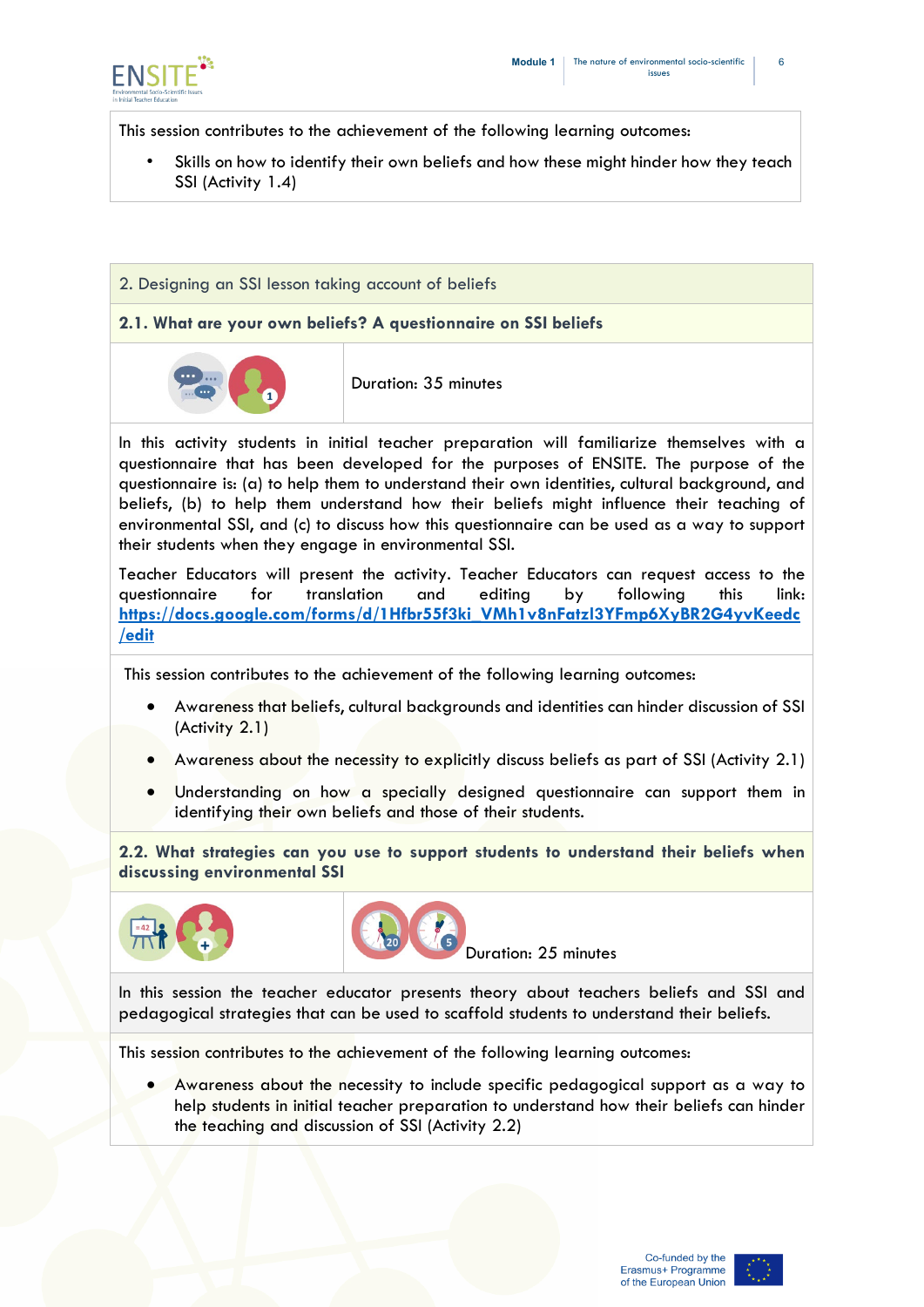



3.1. Designing an SSI lesson taking beliefs into account



Duration: 40 minutes + 90 homework

The intention of this session is to make prospective teachers reflect on their beliefs whether or not such tasks should be included in their teaching.

To this end, future teachers first deal with an environmental SSI at school students level. They are supposed to solve the task and reflect on the question what students learn when dealing with this task. They also have to reflect on their beliefs whether or not such tasks should be included in mathematics and science teaching.

This session contributes to the achievement of the following learning outcomes:

• Awareness about the necessity that teaching science and mathematics should also include dealing with environmental SSI (Activity 2.2 and 3.1)





- Skip 2.1
- Skip the reading in Activity 3.1

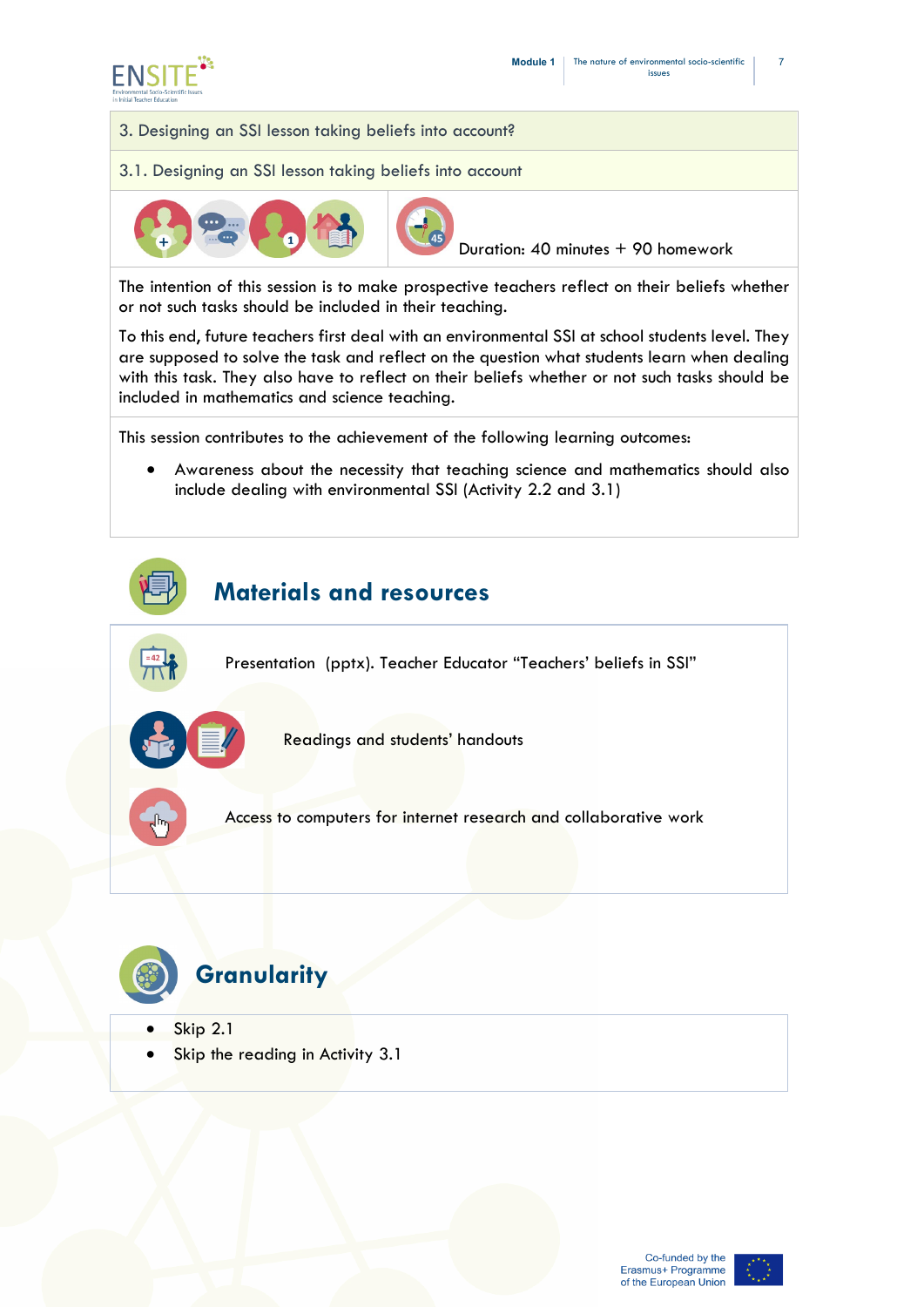

## **References**

- Bryce, T., & Gray, D. (2004). Tough acts to follow: the challenges to science teachers presented by biotechnological progress. *International Journal of Science Education, 26*(6), 717-733.
- Christenson, N., Gericke, N., & Rundgren, S. N. C. (2017). Science and Language Teachers' Assessment of Upper Secondary Students' Socioscientific Argumentation. *International Journal of Science and Mathematics Education, 15*(8), 1403-1422. doi:10.1007/s10763-016-9746-6
- Day, S. P., & Bryce, T. G. K. (2011). Does the Discussion of Socio-Scientific Issues require a Paradigm Shift in Science Teachers' Thinking? *International Journal of Science Education, 33*(12), 1675-1702. doi:10.1080/09500693.2010.519804
- Ekborg, M., Ottander, C., Silfver, E., & Simon, S. (2013). Teachers' Experience of Working with Socio-scientific Issues: A Large Scale and in Depth Study. *Research in Science Education, 43*(2), 599-617. doi:10.1007/s11165-011-9279-5
- Evagorou, M. & Puig Mauriz, B. (2017). Engaging elementary school pre-service teachers in modeling a socioscientific issue as a way to help them appreciate the social aspects of science. *International Journal of Education in Mathematics, Science and Technology*, 5(2), 113-123. DOI: 10.18404/ijemst.99074
- Evagorou, M., Jimenez-Aleixandre, M & Osborne, J. (2012). 'Should we kill the grey squirrels?' A study exploring students' justifications and decision-making. *International Journal of Science Education*, 34 (3), 401-428.
- Kilinc, A., Kelly, T., Eroglu, B., Demiral, U., Kartal, T., Sonmez, A., & Demirbag, M. (2017). Stickers to Facts, Imposers, Democracy Advocators, and Committed Impartialists: Preservice Science Teachers' Beliefs About Teacher's Roles in Socioscientific Discourses. *International Journal of Science and Mathematics Education, 15*(2), 195-213. doi:10.1007/s10763-015-9682-x
- Levinson, R. (2008). Promoting the role of the personal narrative in teaching controversial socio-scientific issues. Science and Education 17, 855-871.
- López-Facal, R. & Jiménez-Aleixandre, M. P. (2008). Identities, social representations and critical thinking. Cultural Studies in Science Education, 4(3), 689–695
- Pitiporntapin, S., & Srisakuna, S. (2017). Case Studies of the Development of Science Teachers' Practices of Socio-Scientific Issue (SSI)-Based Teaching through a Professional Development Program. *10*(1), 56-66.
- Saunders, K. J., & Rennie, L. J. (2013). A Pedagogical Model for Ethical Inquiry into Socioscientific Issues In Science. *Research in Science Education, 43*(1), 253-274. doi:10.1007/s11165-011-9248-z
- Simonneaux, L. & Simonneaux, J. (2009). Socio-scientific reasoning influenced by identities. Cultural Studies in Science Education, 4(3), 705-711.
- Tidemand, S., & Nielsen, J. A. (2017). The role of socioscientific issues in biology teaching: from the perspective of teachers. *International Journal of Science Education, 39*(1), 44- 61. doi:10.1080/09500693.2016.1264644
- Zeidler, D., Sadler, T., Simmons, M. & Howes, E. (2005). Beyond STS: A Reseacrh-Based Framework for Socioscientific Issues Education. Science Education*,* 89(3), 357-377.
- Zeidler, D. & Sadler, T. (2008). The Role of Moral Reasoning in Argumentation: Conscience, Character, and Care. In S. Erduran and M.P., Jiménez-Aleixandre (Eds.) Argumentation in Science Education (pp.201-216). Springer.
- Zeidler, D., Sadler, T., Applebaum, S. & Callahan, B. (2009). Advancing Reflective Judgment through Socioscientific Issues. Journal of Research in Science Teaching, 46(1), 74-101.
- Zeidler, D. & Keefer, M. (2003). The Role of Moral Reasoning and the Status of Socioscientific Issues in Science Education. In D. Zeidler (Ed.) The role of moral reasoning